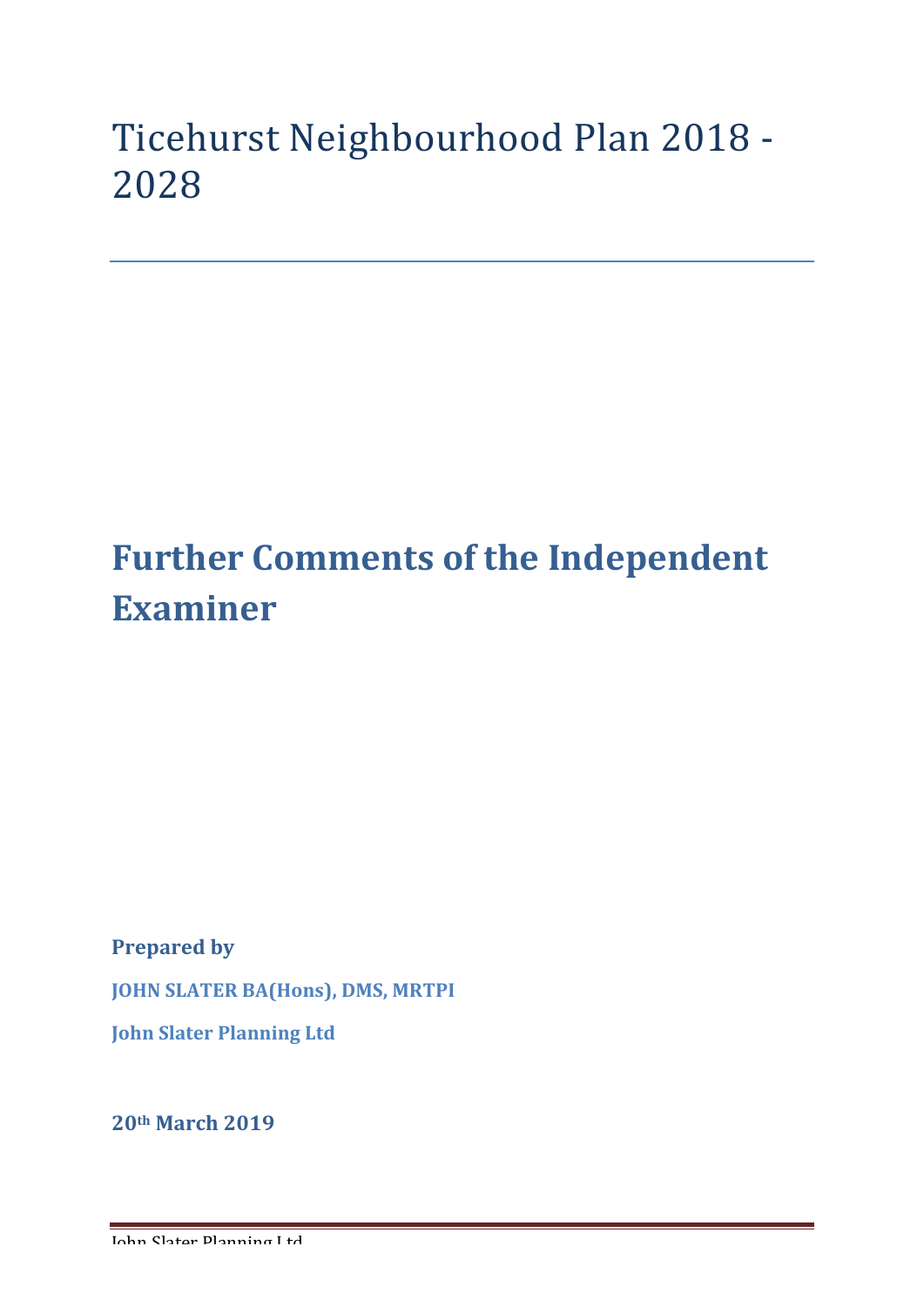### **Introduction**

1. As you will be aware I have been carrying out the examination of the Ticehurst Neighbourhood Plan. I am close to completing my draft report.

### **Policy R1**

2. I will be making recommendations regarding the protection of "views of key landmarks" proposed in Policy R1, as I have set out in the following paragraph of my draft report,

> "The second criterion refers to the need to ensure that development does not have "an unacceptable adverse visual impact on… views of key landmarks". To enable the policy to be able to be used with confidence, it is important that decision-makers know which key viewpoints are considered to be important to the community. The supporting text refers to the views as defined in the Rother Landscape Assessment dated August 2009. However. it also refers to views "to and from three ridges, Stonegate, Burwash and Brightling" which are not shown on any maps. I will be recommending that views that the policy is seeking to protect are shown on a map."

- 3. I am therefore inviting Ticehurst Parish Council to prepare a map that identifies the views that the plan is looking to protect. I have in mind a composite plan showing the viewpoints from the 2009 Study plus the views that the Plan wishes to add with views to and from the three ridges.
- 4. So as not to unduly delay my report, I would suggest that they can be shown on a suitably annotated hand drawn map for me to consider and then the final polished version of the map can be generated once my report is published.

### Letter from a Planning Consultant

5. I have received an unsolicited email dated  $15<sup>th</sup>$  March 2019 from a planning consultant working for Bell Cornwell which seeks to clarify their Regulation 16 representation. In the interests of openness and transparency of the examination, I am bringing the email to the attention of the Parish Council and the District Council.

#### "Dear John,

My name is Geoff Megarity and I am the Planning Consultant working on behalf of the Stapylton-Smith family in regards to the Ticehurst Neighbourhood Plan.

We have promoted the land at Cherry Tree Field, Land at Steellands Rise and former agricultural buildings at Steellands Farm, Ticehurst. Having reviewed the responses in relation to our clients sites, we are concerned that the comments made by Rother District Council and The Ticehurst Neighbourhood Plan team indicate that our proposals are all encompassing and being presented as one site. This is not the case. Our proposals include 3 plots of land and each plot has its own individual potential